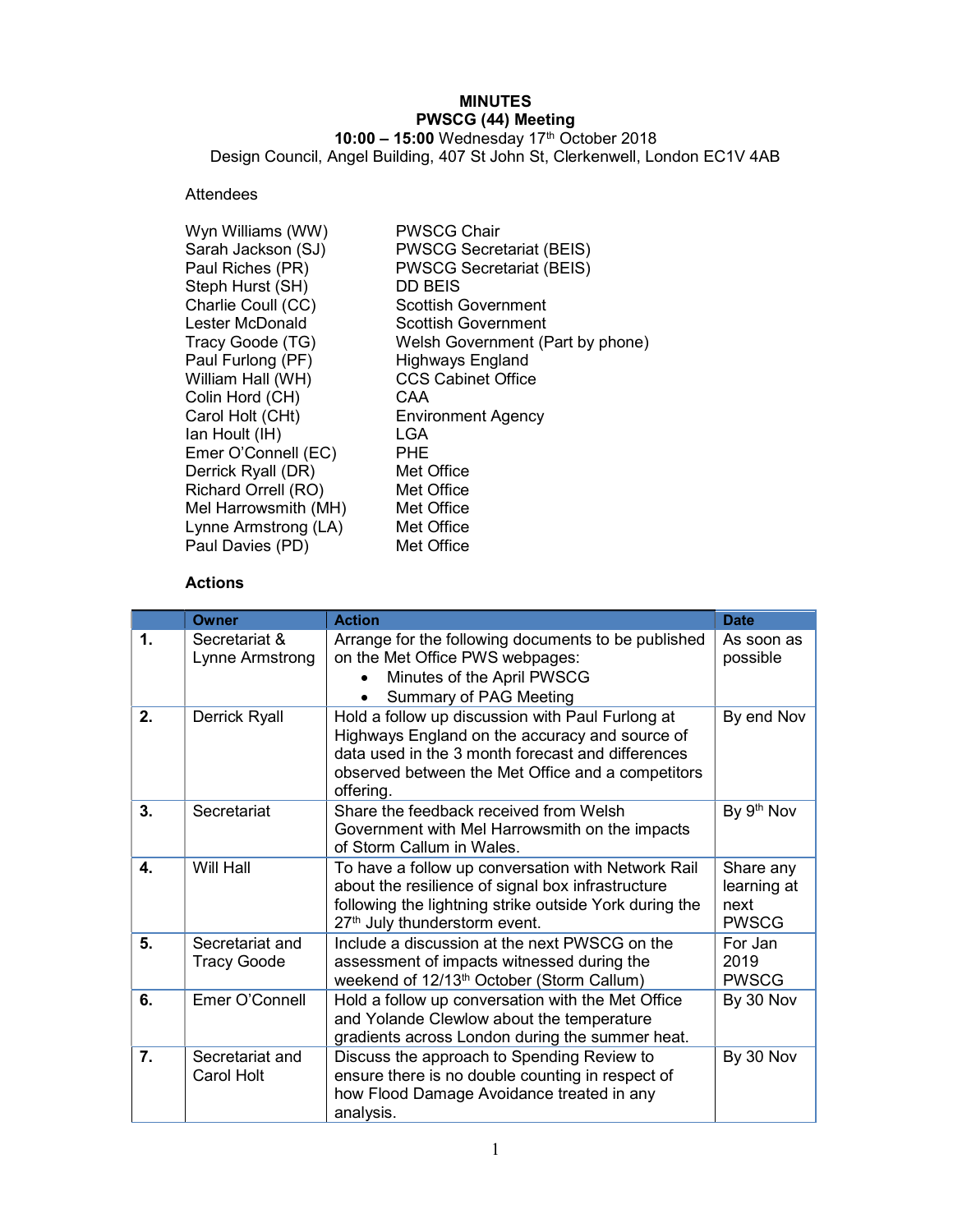|                 | <b>Owner</b>                       | <b>Action</b>                                                                                                                                                                                                           | <b>Date</b> |
|-----------------|------------------------------------|-------------------------------------------------------------------------------------------------------------------------------------------------------------------------------------------------------------------------|-------------|
| 8.              | Secretariat and<br>Will Hall       | Secretariat to contact the National Risk Assessment<br>team (CCS) to understand how their internal<br>assessment tool may help build the case ahead of<br>the Spending Review. Will Hall to provide contact<br>details. | By 16th Nov |
| 9.              | Met Office                         | Check who the current Met Office Rep is on the<br>Business in the Community forum and the level of<br>engagement they currently have with the group                                                                     | By 26th Oct |
| 10 <sub>1</sub> | All                                | Review the 'beta' version of responsive web pages<br>and let Met Office have any observations or<br>feedback.                                                                                                           | Ongoing     |
| 11.             | Sarah Jackson &<br>Mel Harrowsmith | Investigate and come back to the PWSCG with<br>findings on what would be sensible and realistic in<br>terms of agreeing a stretch target for weather<br>warnings providing good and excellent guidance                  | Complete    |

#### 1. Welcome & Introductions

WW welcomed attendees. Apologies were received from Nick Davis (MoD), Charlie Hall/Lindy Woodage (Police Representatives) Andre Cocuccio (Maritime & Coastguard Agency) Jonathan McKee (Northern Ireland Government), Fiona Wilson, Scottish Government and Nathan Travis (Chief Fire Officer).

WW welcomed new attendees, firstly, Steph Hurst the new Deputy Director at BEIS who has taken over from Paul Hadley and has responsibility for the PWS contract. Emer O'Connell who replaces Thom Waite as the new PHE member.

### 2. Minutes & actions from last meeting

PR updated the group on progress since the last meeting. Good progress made on all actions.

The minutes for the April meeting were circulated after the last meeting and copies were made available in the meeting. No comments or amendments were received, and these were approved by the group. A copy of the minutes will be uploaded to the Met Office website.

### 3. Reports

#### 3.1 BEIS Update

SH introduced herself to the group having recently taken over the role as Head of the Public Sector Research Establishments (PSRE) Team at BEIS which includes responsibility for the Public Weather Service Contract and sponsorship of the Met Office as a BEIS partner organisation. SH noted that preparatory work was well underway between her team and counterparts at the Met Office to prepare for the spending review. At present, there is not a significant amount of information available as no formal commission for a spending review has been issued by HM Treasury. However, it is prudent for the Met Office and BEIS to continue to work together in gathering vital evidence to help justify the expenditure on the PWS.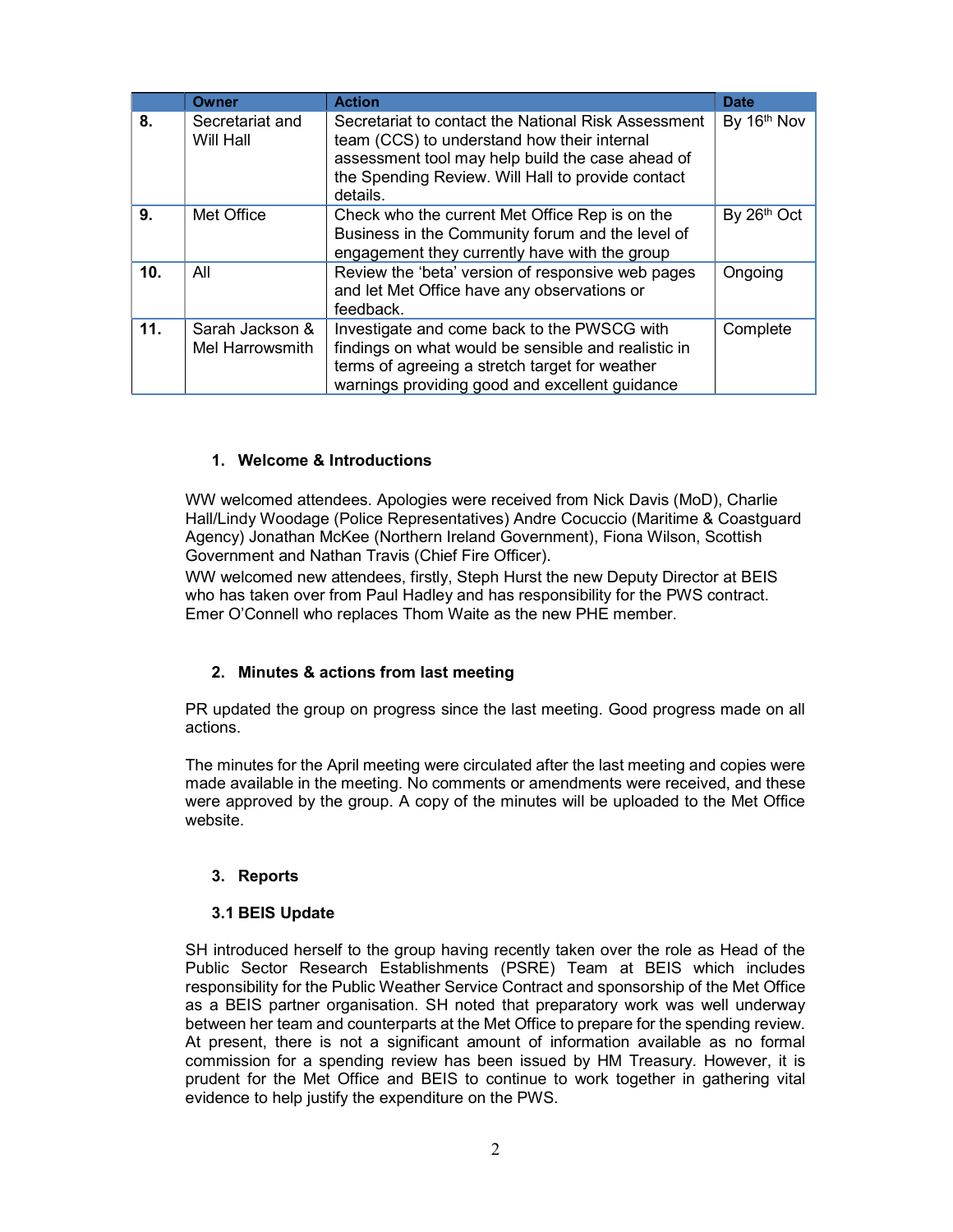### 3.2 PWSCG Chair's Update

WW provided a summary of his PWSCG related activity over the summer which was provided to members in a short update paper. Highlights included engaging with the BBC over communication of warnings, contributing on behalf of the PWSCG at the wider inter departmental Met Office stakeholder group meeting, and meeting the new Met Office chair.

#### 3.3 Independent Member's Update

DH summarised her work for PWSCG since the last meeting highlighting key achievements as noted in her update paper and the readout of the meeting she chaired with broadcasters in July. The Media and Reach sub-Group (MARG) tackled issues relating to the severe weather over the winter including the 'Beast from theEast' and red warnings to feedback on the latest round of the storm naming initiative and Met Office performance on forecasting maximum temperatures during the hot dry spell over the summer.

### 4 Met Office Updates

#### 4.1 FY17/18 Deliverables and Performance

DR provided the group with an overview of Met Office performance since the last meeting. The group were provided with a summary of the weather experienced over the summer period which saw an extended hot and dry period particularly in June and July. It was narrowly the warmest summer for mean temperatures in the UK beating 2003/2006 and 1976 by two or three hundredths of a degree. The group were reminded of the impacts the weather had over this period with heat related impacts on the transport network, increased numbers of wildfires, increase in the number of swimming related deaths, hosepipe restrictions and the impact on health linked to heat. DH asked PHE when figures on the impact of the excessive heat on summer mortality rate figures would be avilable. EC confirmed that the evaluation of the health impacts over the summer was being carried out. EC expected that some of the figures would be ready to be released towards the end of the year. There was discussion amongst the group about how the figures for summer mortality may have been impacted by the winter events such as the 'Beast from the East' and the fact that it was a bad flu season which could mean that these events lead to higher numbers of deaths in vulnerable groups over the winter. EC confirmed that PHE are working with the London School of Hygiene and Tropical Medicine on research into health impacts and mortality.

DR spoke about the priority areas that MO will focus on after analysing performance. They remain committed to improving forecast accuracy for convective and short notice events and they will also pay closer attention to maximum temperatures. Performance on forecasting maximum temperatures was an issued raised by a broadcaster in the MARG meeting in July. DR explained that all models, not only MO models struggle with predicting the extreme temperatures, especially in summer. However, the broad messaging on temperature during the extended hot period was conveyed clearly and the feedback on messaging was positive during that time. The group spoke about the balance that is needed between chasing the media story which was focussing on the maximum temperature compared to the overall accuracy of the forecast.

The group were informed about the completion of the latest major model upgrade (PS41) which has introduced new observations, better use and information on humidity and improved physics such as a more detailed land surface representation. This model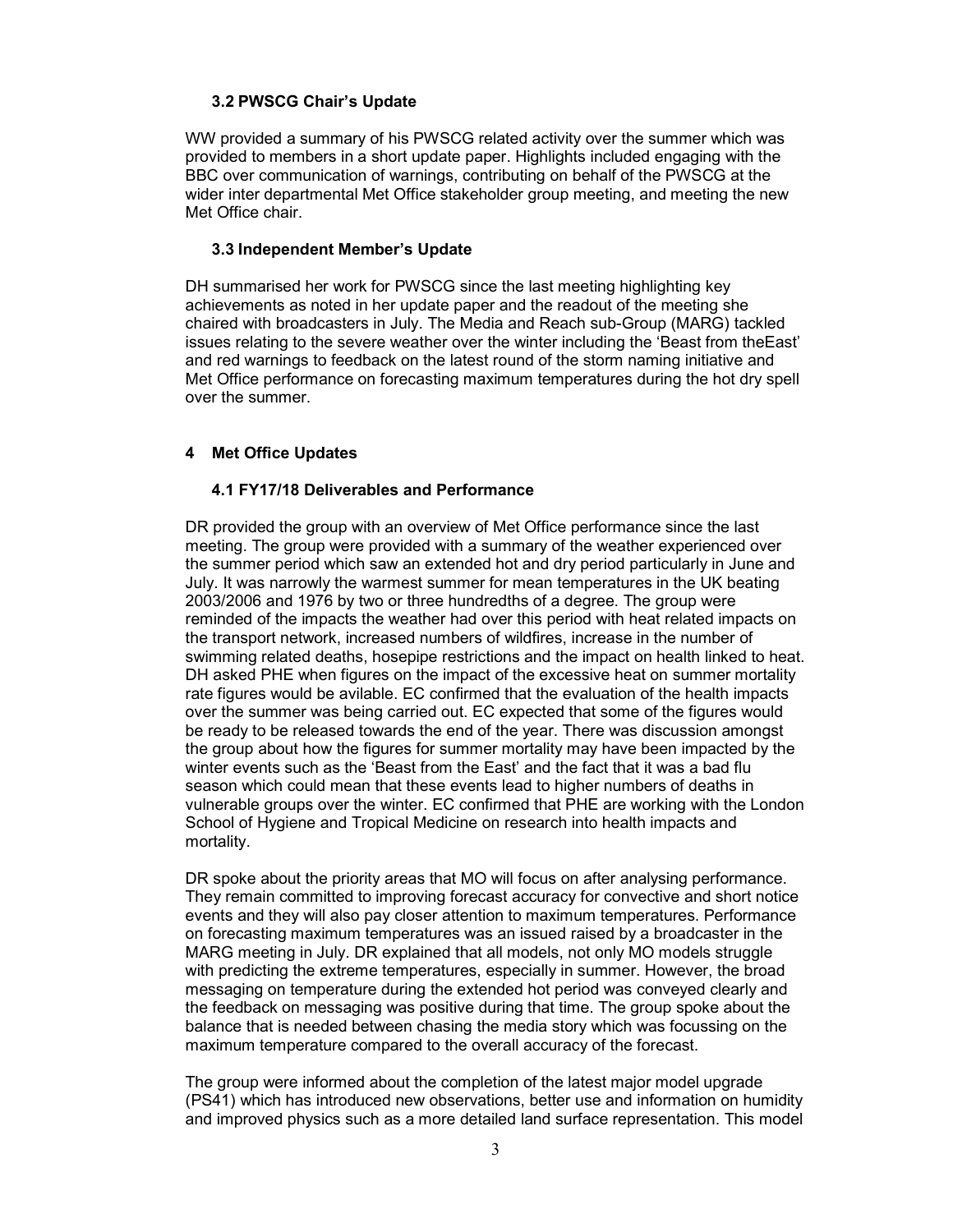upgrade is expected to deliver a range of benefits including reduced errors in max and min temperatures, better representation of fog and enhanced sea breezes. PF enquired about the improvements that could be expected for winter forecasting and whether the upgrade would improve accuracy on minimum temperatures. DR said that better prediction of min temps in the winter would be one area where they expect to see improvement. Another key area likely to benefit from the model upgrade was in coastal wave forecasting with the introduction of grid resolution down to 1.5km.

The next update on reach and engagement informed the group about the improvements to the Chemet service and GIS interoperability. DR spoke about the enhancements to international products which includes a new daily global weather impact assessment which provides increased information into Government including increased engagement between senior advisors and the FCO. WH reported that this new daily information service had proved very helpful when briefing senior colleagues and was exactly the succinct and targeted tool they required.

DR spoke about the latest information on weather symbol performance. In terms of relative forecast accuracy PF spoke about the seasonal 3 month outlook that had been produced by the Met Office and another by a competitor which were differing in their predictions quite markedly. A query was raised about how data from ECMWF is used to produce a seasonal forecast and whether that would be a reason for the two differing 3 month outlook. DR and PF agreed to follow up this issue outside of the meeting.

#### 4.2 Transformation and Efficiency

DR updated the group on the latest position regarding the delivery of the T&E programme. For the PWS, the project is on track to meet the required £10m+ cost reduction as required by the last comprehensive spending review. Prioritisation of PWS activity is continuing to make sure that there is minimal impact on PWS services to customers.

#### 4.3 Severe weather subjective assessment

MH explained the subjective verification process that is followed where routine assessments are carried out by the Met Office and BEIS for amber and red warnings. Particular attention was paid to the thunderstorms which occurred in parts of Yorkshire, Lincolnshire and East Anglia on the  $26<sup>th</sup>$  and  $27<sup>th</sup>$  July to highlight the process that is followed. WH commented that he would be following up with Network Rail about the lightning strike on a signal box which was the main cause for the transport disruption on the east coast mainline during this event.

MH spoke about Strom Ali and provided an initial MO assessment of how this event was handled but acknowledged that this event had not yet been assessed by the Secretariat at BEIS. MO view was that the event was forecast well, with the anticipated level of impacts materialising in the areas covered by the warning. CC from Scottish Government agreed that this was an area of solid performance from the Met Office. The improvements in terms of the clarity of language used as part of the warning service has also been beneficial. SJ provided some feedback on behalf of TG on Storm Callum, although a full debrief has yet to be completed it was felt that the notice and timing received was useful in particular for Carmarthen. There was a question about the level of impacts experienced around the medium to high boundary.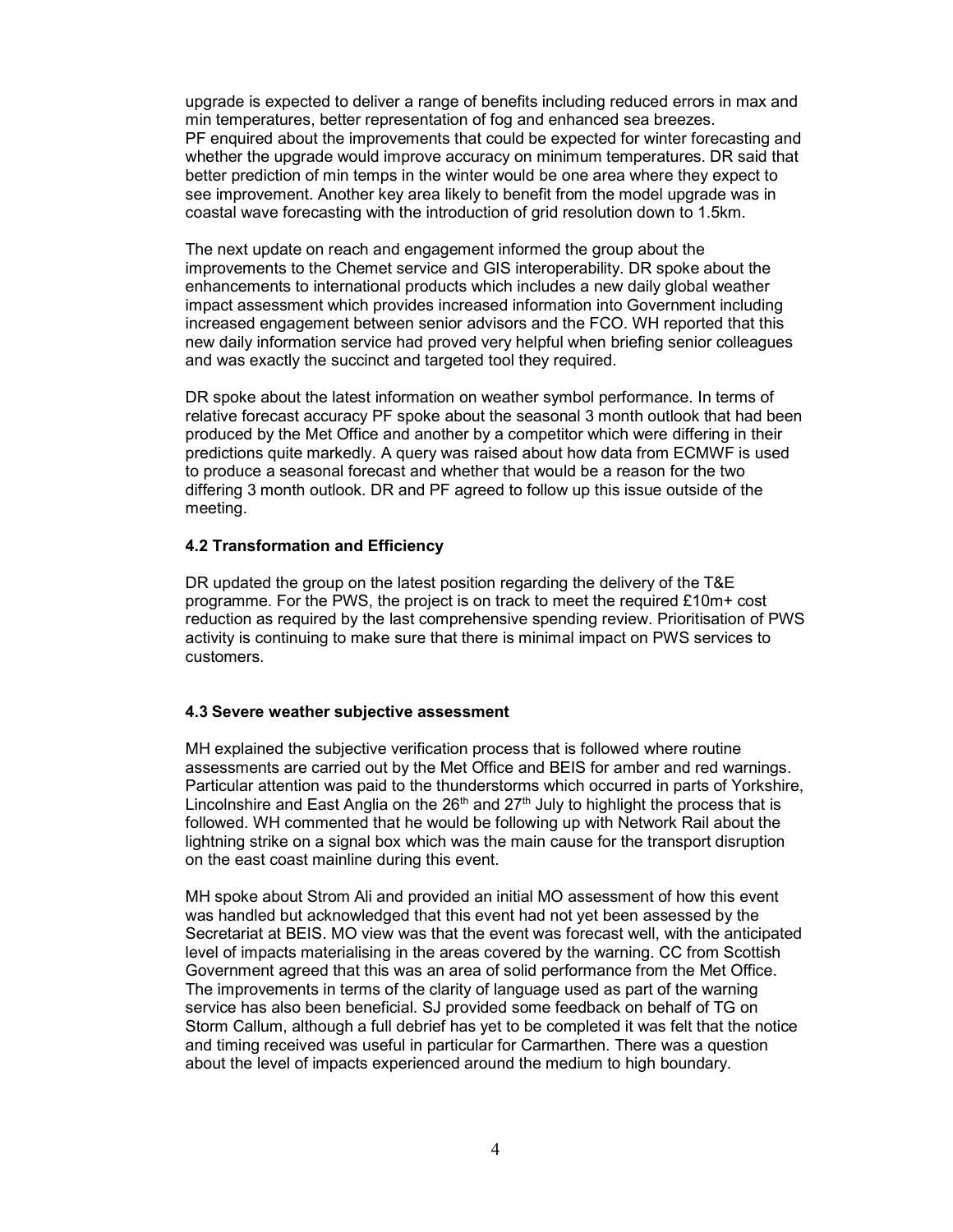The group also discussed the paper on the performance target for warnings.

SJ explained the background to the proposal set out in the paper for an increasing warnings target over future years. The group discussed the options including whether a tolerance level should be introduced alongside the specific targets. The group concluded that a tolerance should not be included but agreed to the following targets of 74% in FY18/19, 75% in FY 19/20, 75% in FY 20/21 and 77% in FY21/22. A stretch target of 80% would be maintained for each year. The target would be measured on the basis of a 3 year rolling average with the option to review whether the targets are driving the right behaviour on an annual basis. There will be no change to the FY18/19 target.

### 4.4 Secretariat reports on performance

The group were consulted on the reports that were prepared and circulated to members of PWSCG in advance of the meeting. Papers included a summary of the PWSCG Assurance meeting that took place in September, Performance Indicators, a summary of the July Media and Reach sub-Group (MARG) and the PAG-Reach. The group acknowledged and approved the reports.

### 4.5 Update on Nowcasting

PD provided the group with an update on Met Office work on nowcasting. This work is to deliver two milestones within the CSA:

Milestone 1.1: May 2018 Establish a nowcast capability within the Operations Centre for trial use during Summer 2018 and identify initial internal user requirements for the full capability

Milestone 1.2: March 2020 Establish and implement the full operational nowcasting capability within the Operations Centre

The group agreed that milestone 1.1 had been met.

PD reminded the group that nowcasting focuses on the immediate weather situation to typically 3-6 hours ahead. Examples of such events that could benefit from improvements in nowcasting include Coverack and Boscastle. Early indications are that the trial over the summer has filtered through into an improvement in the amber warning performance. PD explained to the group how observations from the WOW network provided a higher density source of information and showed the developing convergence lines during the Birmingham storm.

DH enquired about the density of the WOW (weather observations website) network recording the observations of the general public across the country. DR stated that the observations from WOW are now being used, however greater publicity of the network could be beneficial. LA agreed that it's use could be boosted now that the observations are being used.

### 4.6 Digital update

LA provided an update on the digital workstream. Much progress has been made under milestone 2.2 to deliver an initial beta area on the website targeted at expert users (March 2019). The group were informed that a test link to the beta website would be available the following week. Members of PWSCG were encouraged to have a look at the newly designed beta pages and provide any feedback.